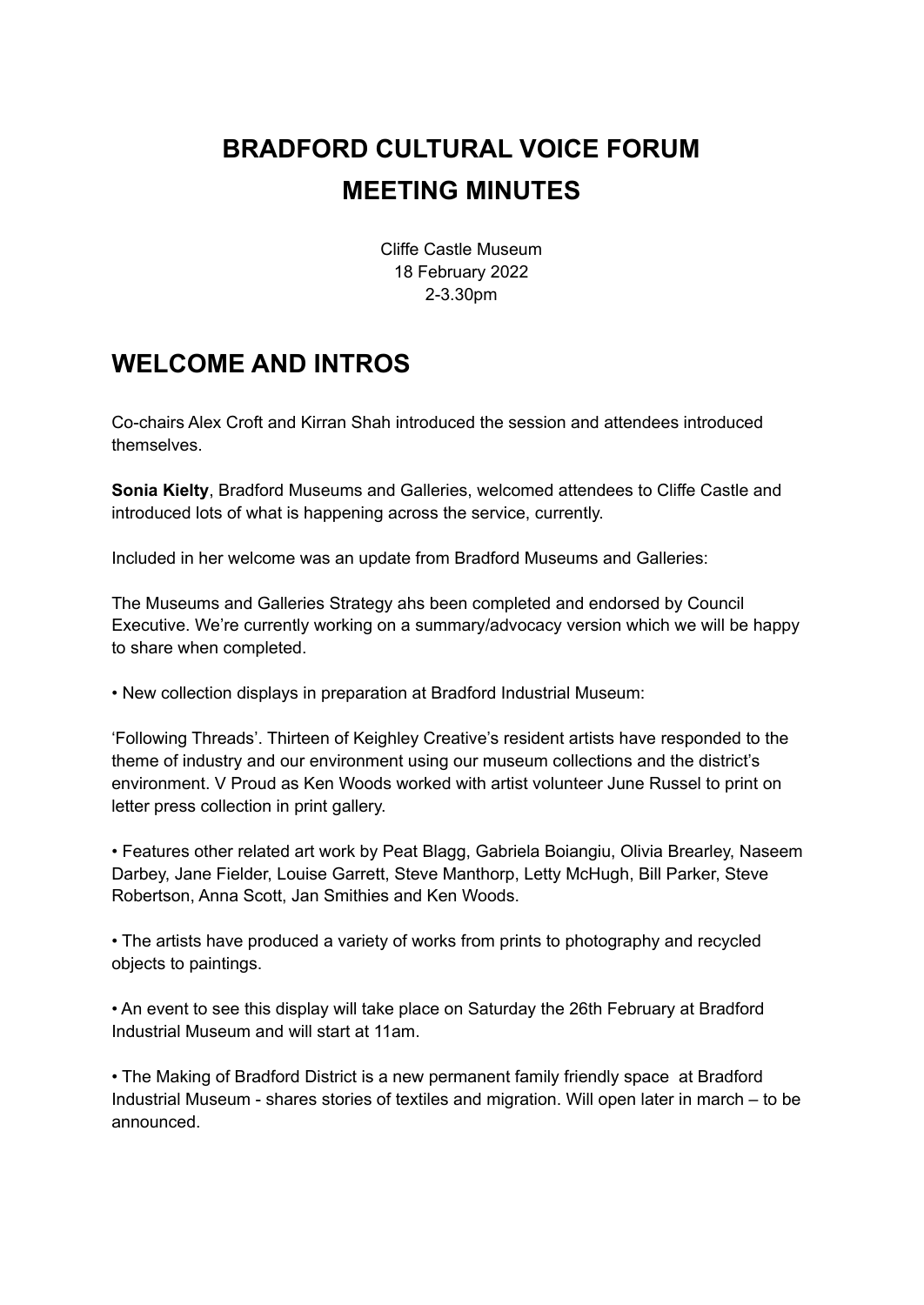• We have 8 Kickstart Apprentices in BMG starting this month. Cohort 2. Cohort 1 have just finished and are now in good, various employment.

• Weaver, Printer, Gardener and Classic Car volunteer teams now at Bradford Industrial Museum.

• We are looking for a reenactment volunteer in Bradford Industrial Museum Saturday Mrs Moore

• We are looking for a rer in Bolling Hall Sunday Frances Tempest

• Bolling Hall Library now open – volunteers – Wed to Sat. Sun soon. There will be the Rhyme Time Challenge during April to May.

• Gardener volunteers at Bolling Hall and audience research volunteers and they would like to recruit more.

• View CCastle today, café in Pavilion, wellbeing trail around park by volunteers CCSG. Mens Sheds – volunteers, a must visit!

## **START WITH ART, SIMON SUGDEN**

Simon Sugden (Suggy), photographer, introduced us to his practice. He began by showing us a film of his work, *Beauty and Decay* [\(https://vimeo.com/420995448](https://vimeo.com/420995448))

He went on to discuss his work documenting buildings that have been left to derelict, including a great story around getting into Richard Dunns sports centre and other buildings.

You can find more of his work here: <http://suggysphotography.uk/>

You can buy his book Beauty and Decay through Simon by contacting him via his Facebook page: <http://www.facebook.com/suggyspics/>

Simon ended by saying that he is available for commissions, project work and event photography and that you can contact him with enquiries: 07725 076 669

# **AUDIENCE DEVELOPMENT, MARKETING AND COMMS.: ROB ABBEY, MIND THE GAP, AND CAT SCOTT, INDEPENDENT ARTIST**

**Rob Abbey,** Mind The Gap, shared his thoughts and experience on/in audience development, marketing and comms.: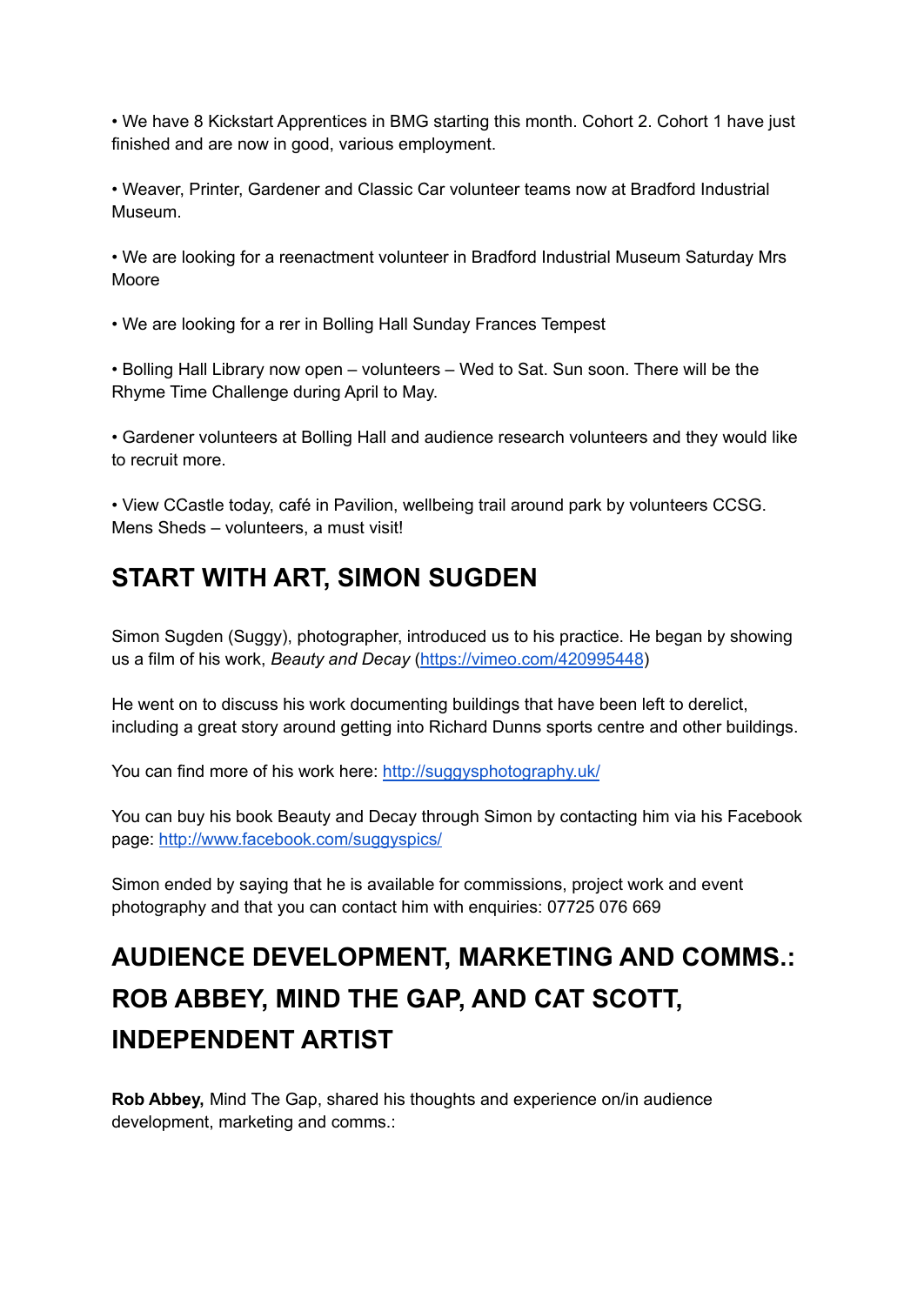Accessibility should always be a priority when writing copy and creating marketing materials. As well as considering things like legible fonts, strong imagery and good colour contrast, it's important to write copy that is clear, uncomplicated and to the point. While there are always exceptions to this, I would advise saving your big words and complex sentences for funding bids and reporting. Don't alienate your audiences with copy that is difficult to understand. As a company who works with people with learning disabilities and autism, Mind the Gap always considers the language we use. We believe that, by considering access for people with learning disabilities in your writing, you make it more accessible for everyone.

Audience Development Plans are extremely useful for setting out your goals and targets and how you're going to achieve them. Don't overcomplicate things. We should all have a good idea of who we are creating a specific piece of work for and how we intend on reaching them, it's just a matter of getting this down on paper and making yourself accountable for what you have set out to do. Furthermore, Audience Development plans should be considered as more than just a funding requirement. Whilst it's always important to meet the needs of a specific funder, think about the needs of your business too! Who do YOU want to reach and why?

Communications: Consider content that helps build excitement around an event or artwork and shares the process. Audiences love Behind the Scenes content such as images, short videos or blogs, which can help to build anticipation. They don't need to be anything too fancy, often short videos and images taken on mobile phones can feel more friendly, relatable and honest. See Mind the Gap's ZARA Behind the Scenes videos here: [https://youtube.com/playlist?list=PLn4Ng57jpglVwu\\_\\_\\_-aVkzg5VT0xUrt1x](https://youtube.com/playlist?list=PLn4Ng57jpglVwu___-aVkzg5VT0xUrt1x)

Finally, communications shouldn't fall to just one person or team within an organisation. While it is my job to curate content, particularly to fit within Mind the Gap's brand and tone of voice, everyone in an organisation has a story to tell and should always be thinking about feeding content such as images, videos, short blogs etc. into the mix.

**Cat Scott,** independent artist, presented around marketing and audience development from an independent artist perspective. Her presentation is attached to the email these minutes were distributed with

### **ELLA TIGHE - DEVELOPMENT FUND SHARING**

Ella Tighe, dancer and yoga instructor, shared her learning from the CVF Development Fund.

She used the fund to access mentoring from Charlie Morrisey. This mentoring was integral to her practice and revealed elements of her practice that she would like to explore further, particularly around freestyle disco dance styles.

She shared three points of learning: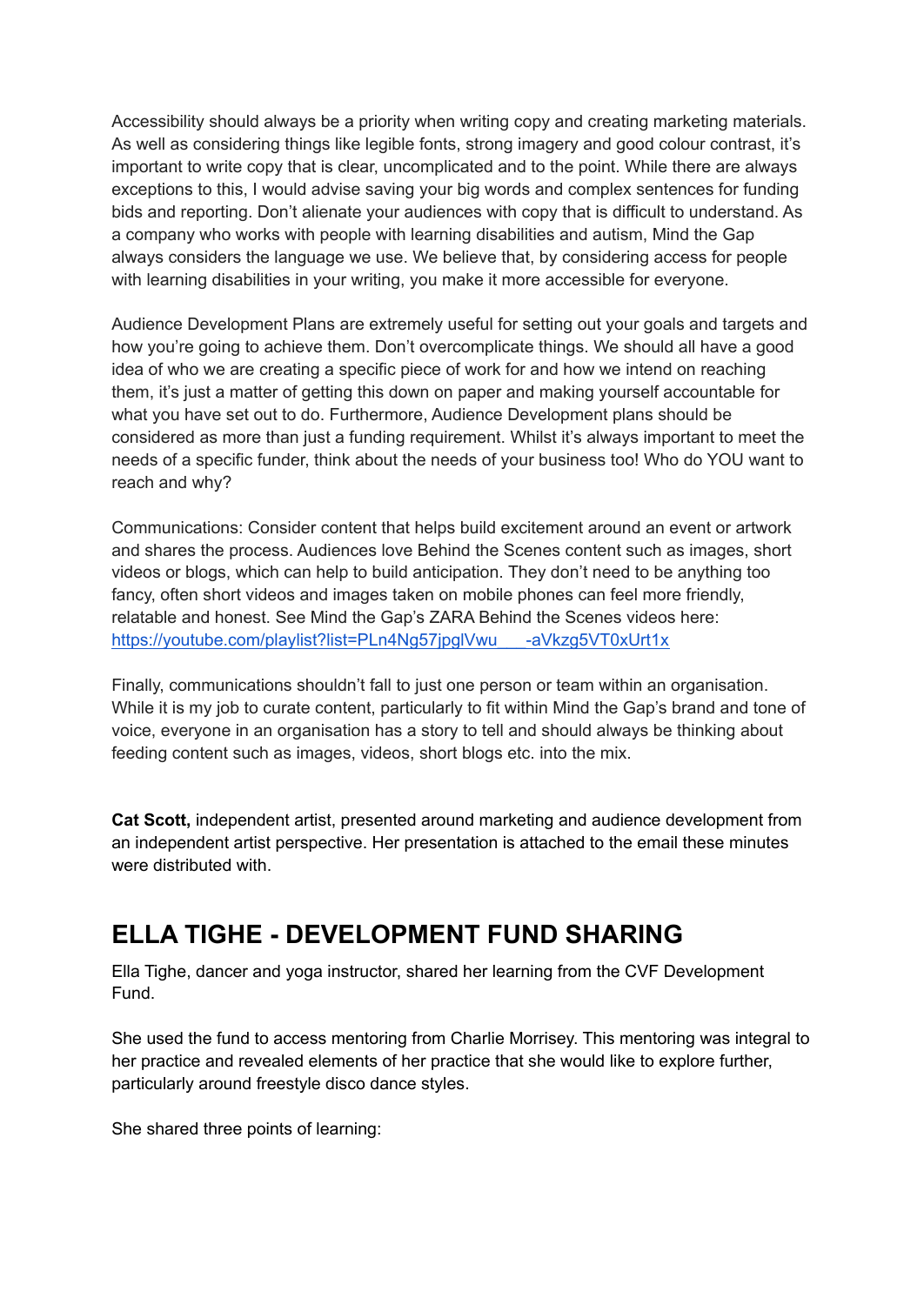- 1. Don't be afraid to share your work with other professionals you'll get information about how it feels to put the work in front of live audience & you'll get feedback which will allow you to take the work forwards!
- 2. Be strategic about how you use the fund it's only a small pot of money, so think about how you can get the most from it!
- 3. Go into the development with clear goals what do you hope to get out of it, achieve - and then plan your time in relation to that!

# **CVF DEVELOPMENT FUND ANNOUNCEMENT**

We announced the successful applicants to the Cultural Voice Forum's development fund. These are Tricia Arthur-Stubbs and Chemaine Cooke.

Tricia's fund will support her access to Momentum 22, a Channel 4 produced programme to support 60 Black film makers across the country.

Chemaine will use the funds to cover costs relating to a movement, environment and connectivity workshop, feeding into her practice as a dancer interested in collaboration, moving together, and environmentalism.

# **BRADFORD 2025 UPDATE**

May McQuade, BD2025, updated the forum on Bradford 2025s City of Culture bid.

May thanked all members for their support of the process, emphasising that the input of forum members has been invaluable.

The bid went in earlier this month and we will find out if Bradford has been shortlisted in April 2022.

May highlighted the upcoming The Mills Are Alive event and it's timing relating to the bid judges looking at the applications.

She encouraged all forum members to be active on social media, highlighting that judges will be paying attention to what's happening across the district. Whilst not everything can be included in the judges visit, sharing on social media is a way that they can see the work we are doing across Bradford.

The is also a fund relating to access via the Morrisons charity. This is focussing on events marketed as free but which may not be free for all. This can cover physical access costs (i.e. minibus or travel), translation for events, live streaming events, and pre-event workshops to make events more accessible.

# **JOBS AND OPPORTUNITIES SHOUT OUTS**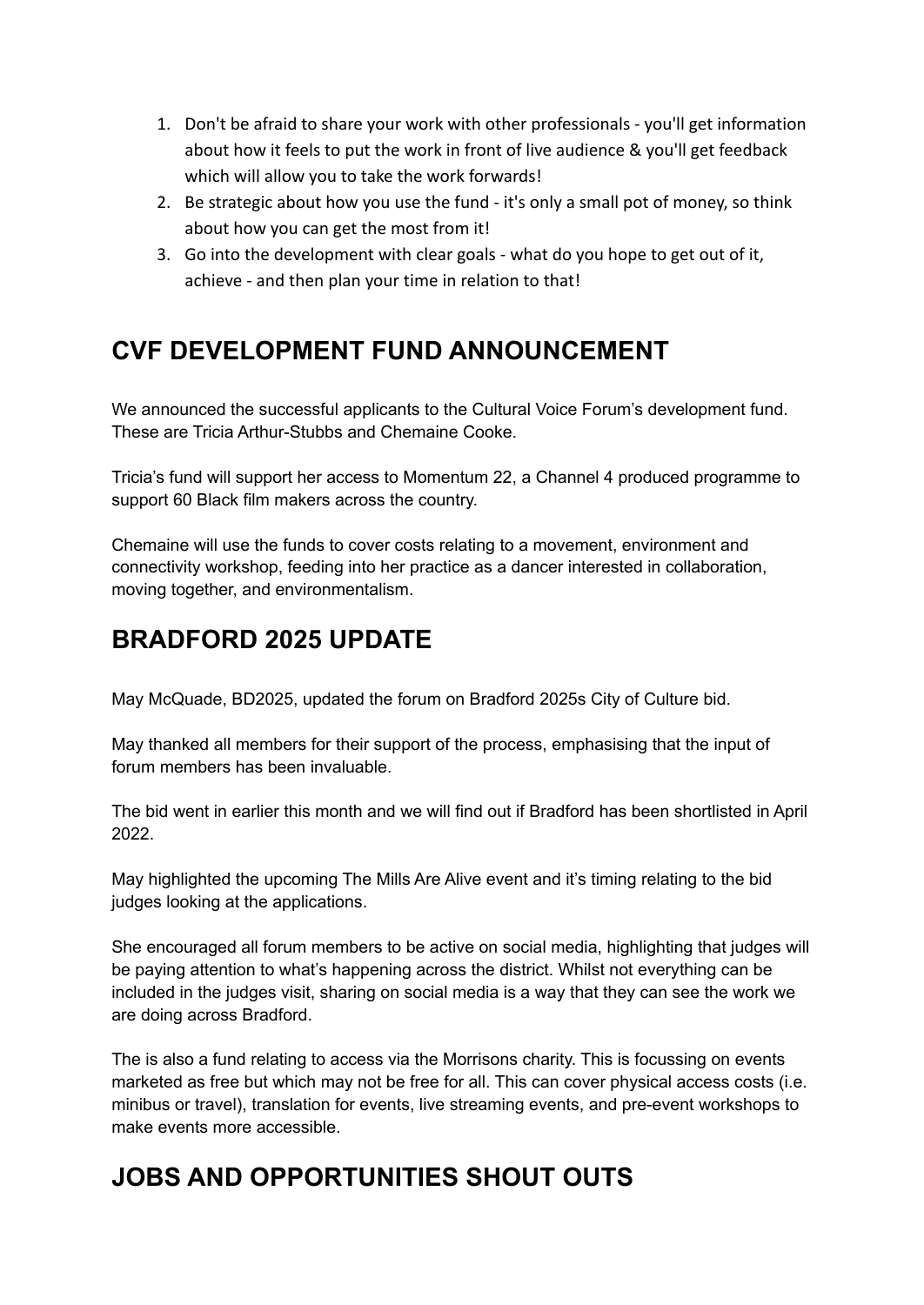#### **Writer in Residence at Bronte Parsonage Museum**

The Brontë Parsonage Museum is excited to announce our open call for a Writer in Residence, working with us from April 2022-March 2023. For a commission of £4000, our we are on the hunt for a writer who will create new work that defies expectations, whilst working with our community.

E-mail: sassy.holmes@bronte.org.uk https://www.bronte.org.uk/vacancies

#### **Bradford Producing Hub**

Spare Bob and Expanding Horizons Fund are now open. There will also be some jobs & opportunities coming up soon. These will be in marketing and production. <https://bdproducinghub.co.uk/jobs-opportunities/>

#### **Cecil Green Arts**

**Puppet Jam Sun 20th March**

**Puppet Jam** on Sunday 20th March 2022 from 9.30am for a 10am start until 6.30pm at Rawson Place, (underneath Wilko's) BD1 3QQ.

A creative day for performers and musicians devising stories, making puppets and performing together. Ending with a scratch performance and pot luck meal.Places are limited, to book please email harry@cecilgreenarts.co.uk. This is a PAYF event.

### **AOB**

#### **Marketing Meet-Ups**

**If you would like** to be part of an informal arts marketing group focussing on supporting marketing and audience development professionals in the sector, meeting periodically for a coffee, please email [molly@grocommunications.co.uk](mailto:molly@grocommunications.co.uk).

#### **509 Art's Meal One at The Alhambra Bradford on 26th February**

Meal One, a new family show based on the children's book by Ivor Cutler and Helen Oxenbury Helbert and his mother like doing a lot of things together but their experiment with a plum stone gets out of hand!

Helbert and his Mum prepare for the day by planting a plum stone in the bedroom floor unleashing a series of extraordinary adventures. Adapted from a children's book by Ivor Cutler, Meal One is a magical family show filled with music, songs, dance, breathtaking projections and augmented reality surprises.

<https://www.bradford-theatres.co.uk/whats-on/meal-one>

#### **The Brick Box**

The Mills Are Alive: Heritage Memories